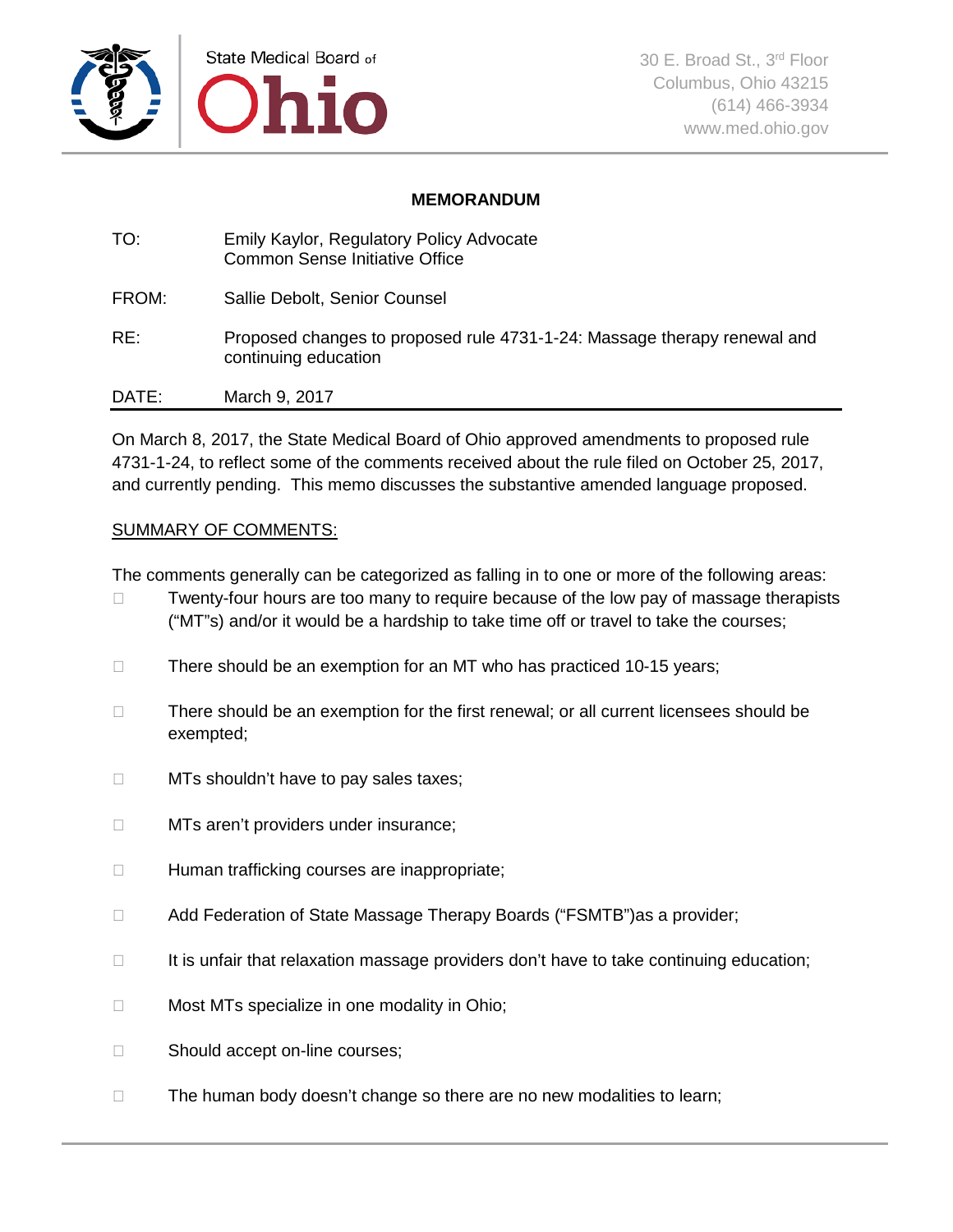The general summary of the comments was shared with the interested parties who make up the advisory committee. Comments concerning the payment of sales taxes, lack of provider status under insurance policies, and the lack of regulation over relaxation massage are matters over which the Medical Board has no control. However, after discussion with the CSI staff and the advisory committee, the Medical Board staff proposed to make the following changes to the proposed rule, which changes were approved by the Medical Board on March 8, 2017.

**Paragraph (A):** Definitions of "distance learning" and "home study coursework" are added. Paragraph (D)(3) then states that courses may be in-person, distance learning, or home study.

## **Paragraph (C):**

- (1) Changes the number of required hours to twelve, instead of twenty-four.
- (2) Exempts the first-time renewal from the continuing education requirement.

**Old Paragraph (D):** Deleted. The exemption for the first-time renewal makes the originally proposed paragraph unnecessary.

### **Old paragraph (E), now (D):**

- (1) Required hours changed to twelve instead of twenty-four, with hours for required subjects adjusted accordingly. The Ethics and Ohio law are combined into a one-hour course requirement. The requirement for a course of Human Trafficking continues as it is consistent with the policies of the State of Ohio.
- (2) No changes
- (3) The introduction clarifies that acceptable courses may be presented via inperson, distance learning, or home study.
	- (a) The NCBTMB website address is given in order to facilitate finding providers approved by that organization.
	- (d) The Ohio Council of Schools is deleted because it has disbanded.

(g) The FSMTB is added as an approved provider and as an approver of providers.

(5) The number of hours acceptable via home study coursework is reduced to three.

**Paragraph (I)** is added to permit a waiver of up to five hours of continuing education based upon a licensee's illness or absence from the United States that lasts for a minimum of six consecutive months during a licensing period, when requirements are met.

It should be noted that some participants in the advisory committee telephone conference objected to the decrease in the number of required hours to less than twenty-four and to the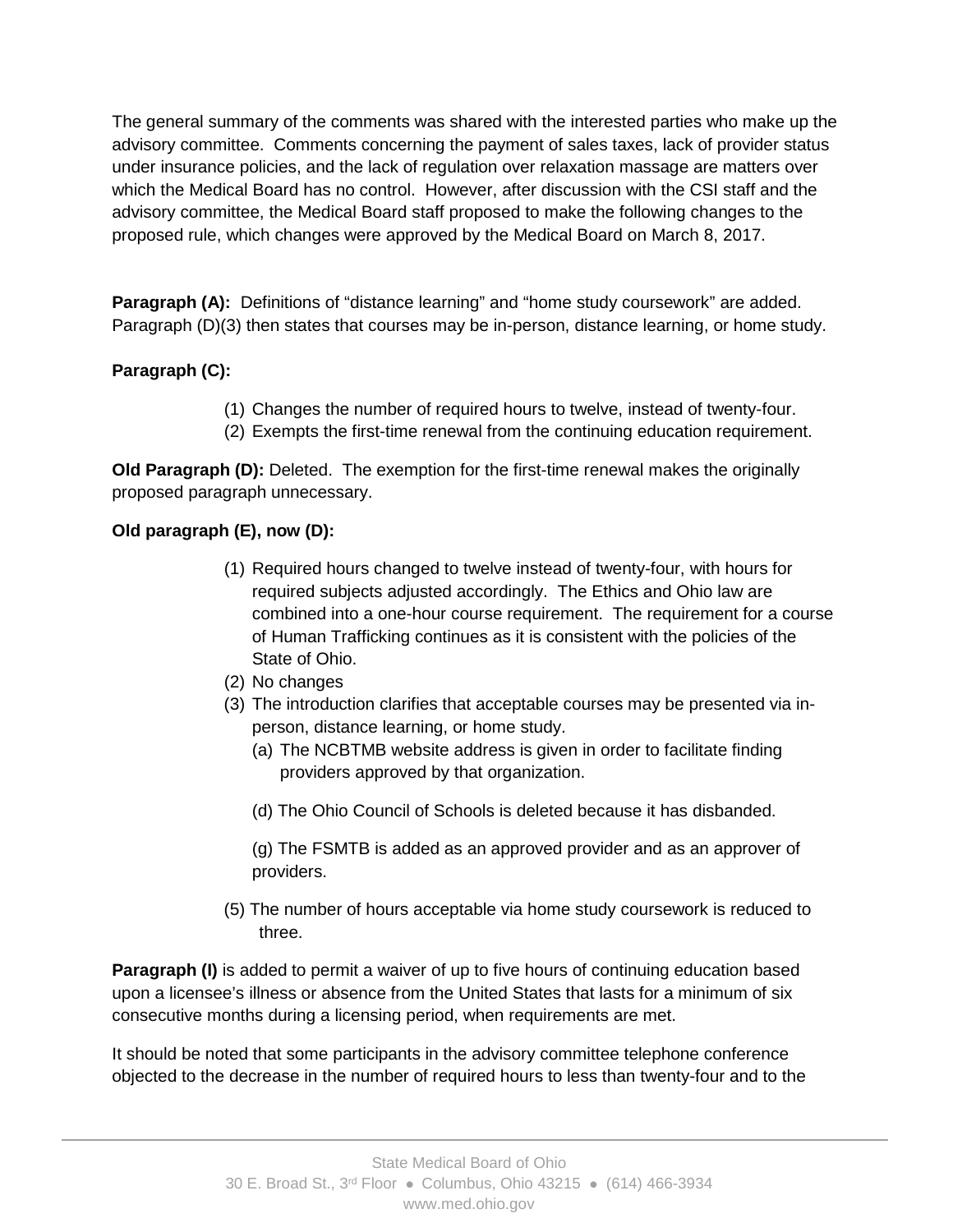addition of the FSMTB as an approver and/or provider of continuing massage therapy education.

- $\triangleright$  The objections voiced about the decrease in hours included that the majority of states that require continuing education require at least twenty-four hours and that the effort to have massage therapy recognized as a medical service will be enhanced by having that degree of continuing education. However, the Medical Board understands that the justification for twenty-four hours included in the original BIA does not overcome the adverse impact on the small businesses through which most massage therapists provide services.
- $\triangleright$  The objection to the inclusion of the FSMTB as an approver and/or provider of continuing education was voiced as being that because FSMTB has not yet produced continuing education courses or approved courses there has been no review of the quality of the courses. However, the FSMTB is an organization for state massage therapy licensing agencies. It's work is performed and/or overseen by regulators of massage therapy providers. The Medical Board firmly believes that the courses approved and/or presented by the FSMTB will be appropriately vetted to ensure acceptable quality.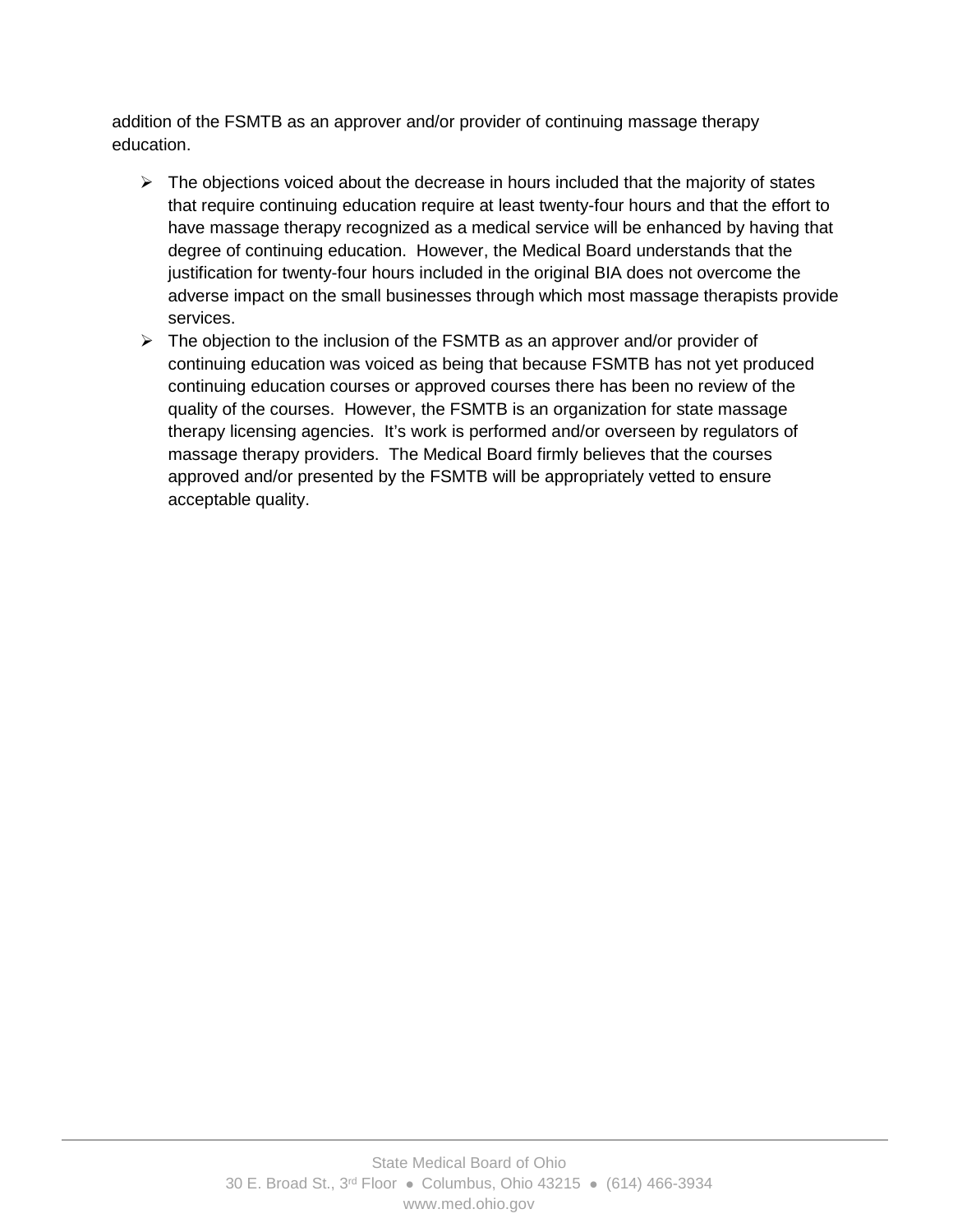### 4731-1-24 **Massage therapy renewal and continuing education.**

### (A) For purposes of this rule:

- (1) "CMTE" means continuing massage therapy education approved by the board pursuant to this rule.
- (2) "Course" means a course, seminar, speaker session, on-line course, or webinar, or a home study course that requires passage of an examination in order to receive the award of the certification of completion.
- (3) "Distance learning" means a course using synchronous instructional methods where the instructor is in a distant location from the student, but during which there is direct communication between the instructor and participants.
- (4) "Home study coursework" means a course where the subject matter is delivered by a means that does not provide direct, contemporaneous communication between the instructor and the student.

| <b>First Initial of Last Name</b> | <b>License Expiration Date</b> |
|-----------------------------------|--------------------------------|
| $A - B$                           | July of odd numbered years     |
| $C - D$                           | April of odd numbered years    |
| $E - G$                           | January of odd numbered years  |
| $H - K$                           | October of even numbered years |
| $L - M$                           | July of even numbered years    |
| $N-R$                             | April of even numbered years   |
| S                                 | January of even numbered years |
| $T - Z$                           | October of odd numered years   |

(B) A massage therapy license expires according to the chart below:

(C) Beginning two years after the effective date of this rule, an applicant seeking renewal or reinstatement of a massage therapy license shall have completed at least twenty four hours of CMTE during the current biennial licensure period.

- (1) The applicant for renewal or reinstatement shall certify on the application having completed at least twelve hours of CMTE during the biennial licensure period.
- (2) The requirement to complete continuing education shall not be applicable to the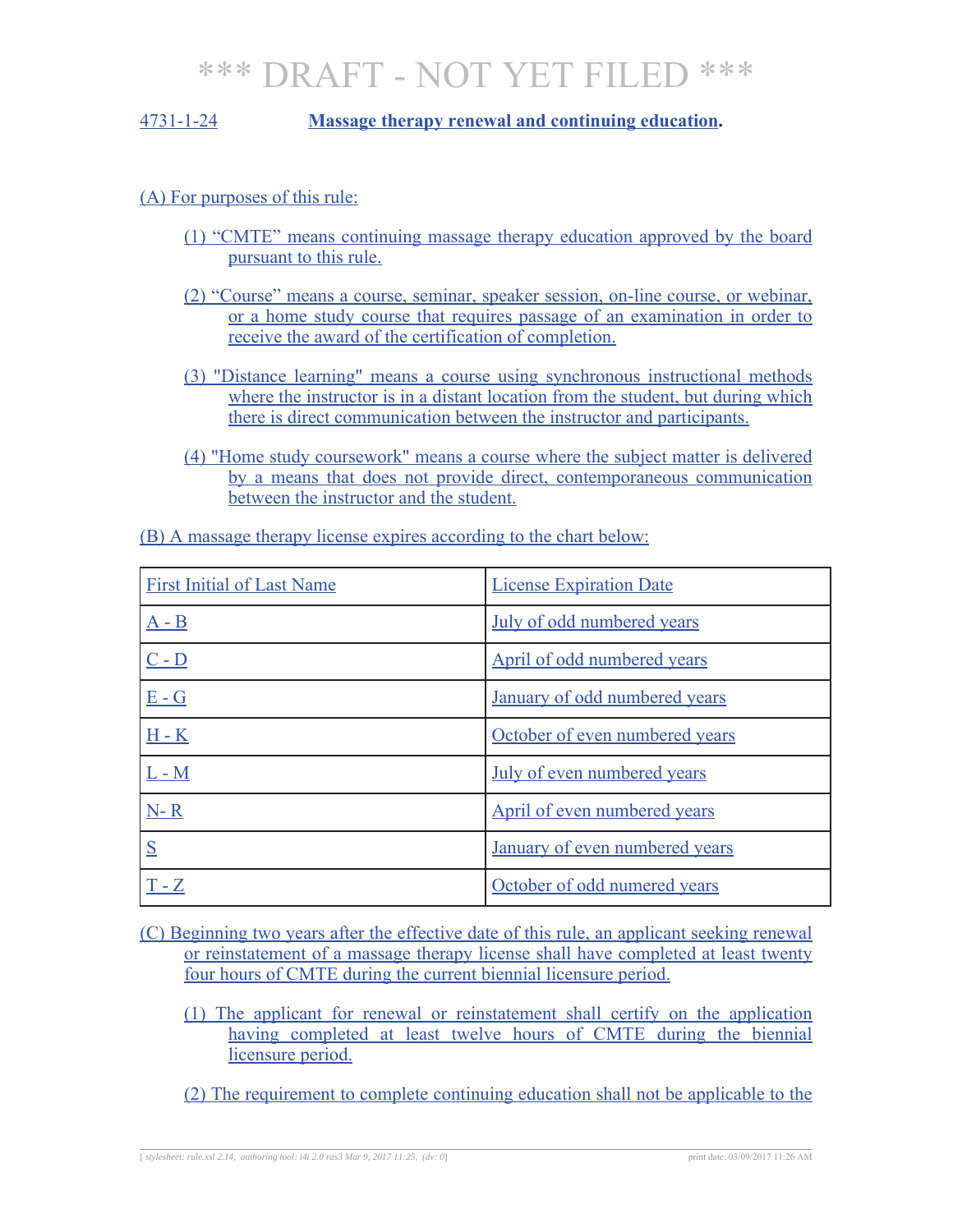#### 4731-1-24 2

#### first renewal of the license.

#### (D) Courses and providers

- (1) Licensees shall complete at least twelve hours of CMTE as follows during each biennial licensure period:
	- (a) At least ten hours in courses that in the board's discretion are relevant to the practice of massage therapy.
		- (i) To be relevant to the practice of massage therapy, a course shall contribute to the advancement, extension, and enhancement of the professional skills and knowledge of the licensee in the practice of massage, which shall include, but not be limited to, critical reasoning, interpersonal abilities, or performance skills;
		- (ii) Although not required, self-care courses or business courses with direct application to the practice of massage therapy may be taken but shall be accepted for no more than two hours of the required hours;
	- (b) At least one hour in professional ethics and Ohio law related to the practice of massage therapy;
	- (c) A course on human trafficking awareness approved by the board, completion of which shall result in one hour of CMTE credit.
- (2) A course in any of the following subject matters is not acceptable for meeting the continuing education requirement:
	- (a) A course in a subject area outside of the massage therapy scope of practice.
	- (b) A course in cardio-pulmonary resuscitation ("CPR").
- (3) A CMTE course that is relevant to the practice of massage therapy shall be deemed approved as meeting the continuing education course requirements whether it is provided via an in-person, distance learning, or home study course when it complies with one of the following:
	- (a) The course is provided by an entity or person approved as a continuing education provider by the "National Certification Board for Therapeutic Massage and Bodywork ("NCBTMB"). The listing of approved providers can be found on the NCBTMB website at the following link: http://www.ncbtmb.org/;
	- (b) The course is provided by a state or national professional massage therapy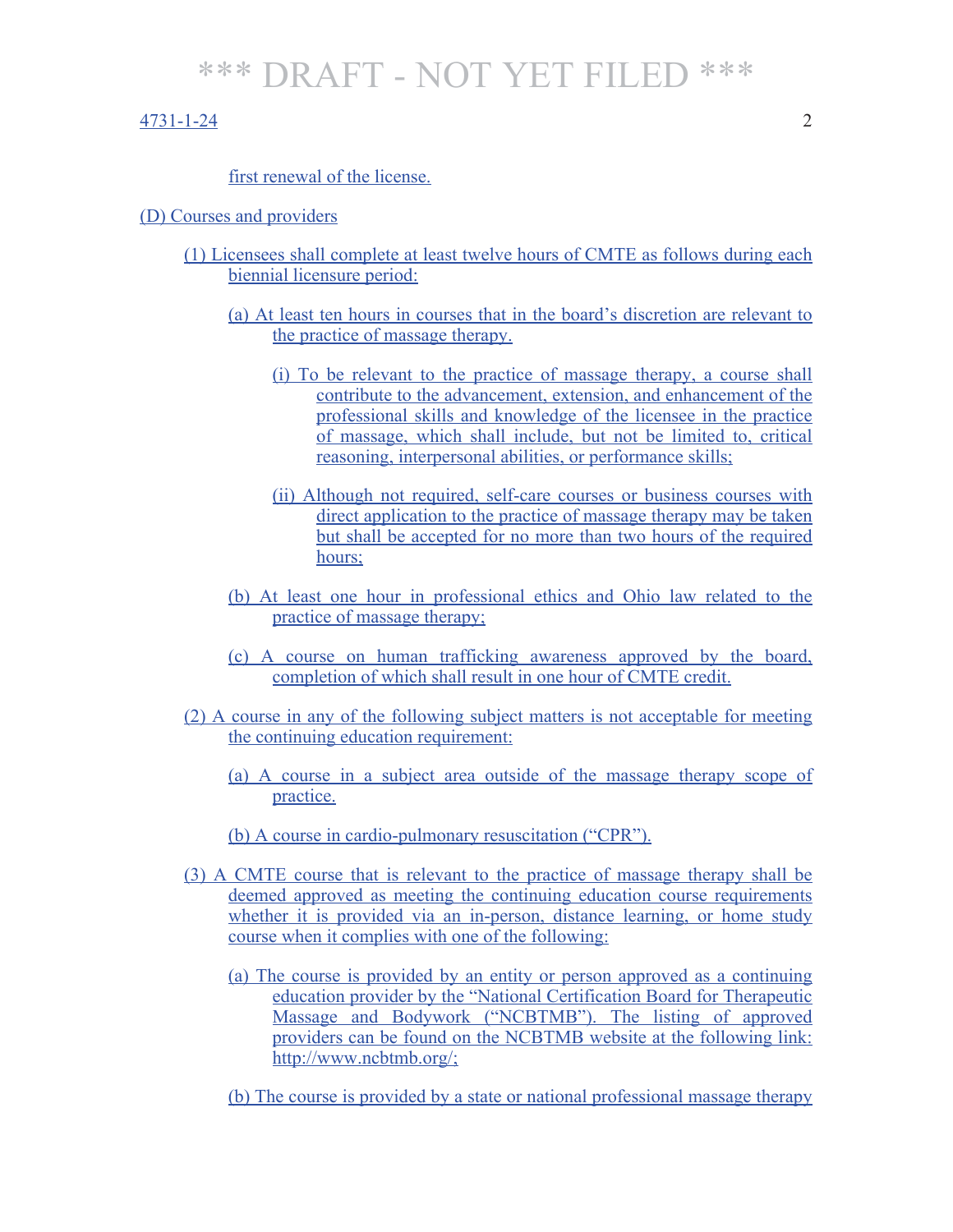#### 4731-1-24 3

association comprised of more than fifty persons licensed to practice massage therapy;

- (c) The course is provided by a massage therapy school approved by the board pursuant to this chapter of the Administrative Code;
- (d) The course is provided by a health department or hospital which offers programs which have been previously approved for continuing medical education credits, continuing nursing education credits, or continuing physical therapist education credits when the program is relevant to massage therapy practice;
- (e) The course is approved for continuing nursing education credits by the Ohio board of nursing or continuing physical therapist education credit by the Ohio occupational therapy, physical therapy, and athletic trainers board when the course is relevant to massage therapy practice; or
- (f) The course is part of a curriculum of a university, college, or other educational institution when the course is relevant to massage therapy practice. Such a course shall be allotted continuing education credit at the rate of fifteen continuing education hours for each semester hour or ten continuing education hours for each quarter hour of school credit awarded.
- (g) The course is provided by an entity or person approved as a provider by, or the course is presented by, the Federation of State Massage Therapy Boards.
- (4) A CMTE course used to satisfy the continuing education requirements of a massage therapy licensing agency in another jurisdiction may be applied to fulfill the continuing education requirements under this rule if the course is relevant to massage therapy practice.
- (5) Home study coursework which meets the requirements of this rule and is offered by a provider recognized in paragraph  $(D)(3)$  of this rule shall be accepted for no more than three hours of the required continuing education only when the course requires the passage of an examination over the subject matter before written notification of credit is granted by the provider.
- (6) Request for approval of a CMTE course:
	- (a) A massage therapist seeking approval of a CMTE course, seminar, or speaker session that is not deemed approved pursuant to paragraph (D)(3) of this rule may request that the board approve the course by submitting in writing, at least three months in advance of the course registration date, the following information: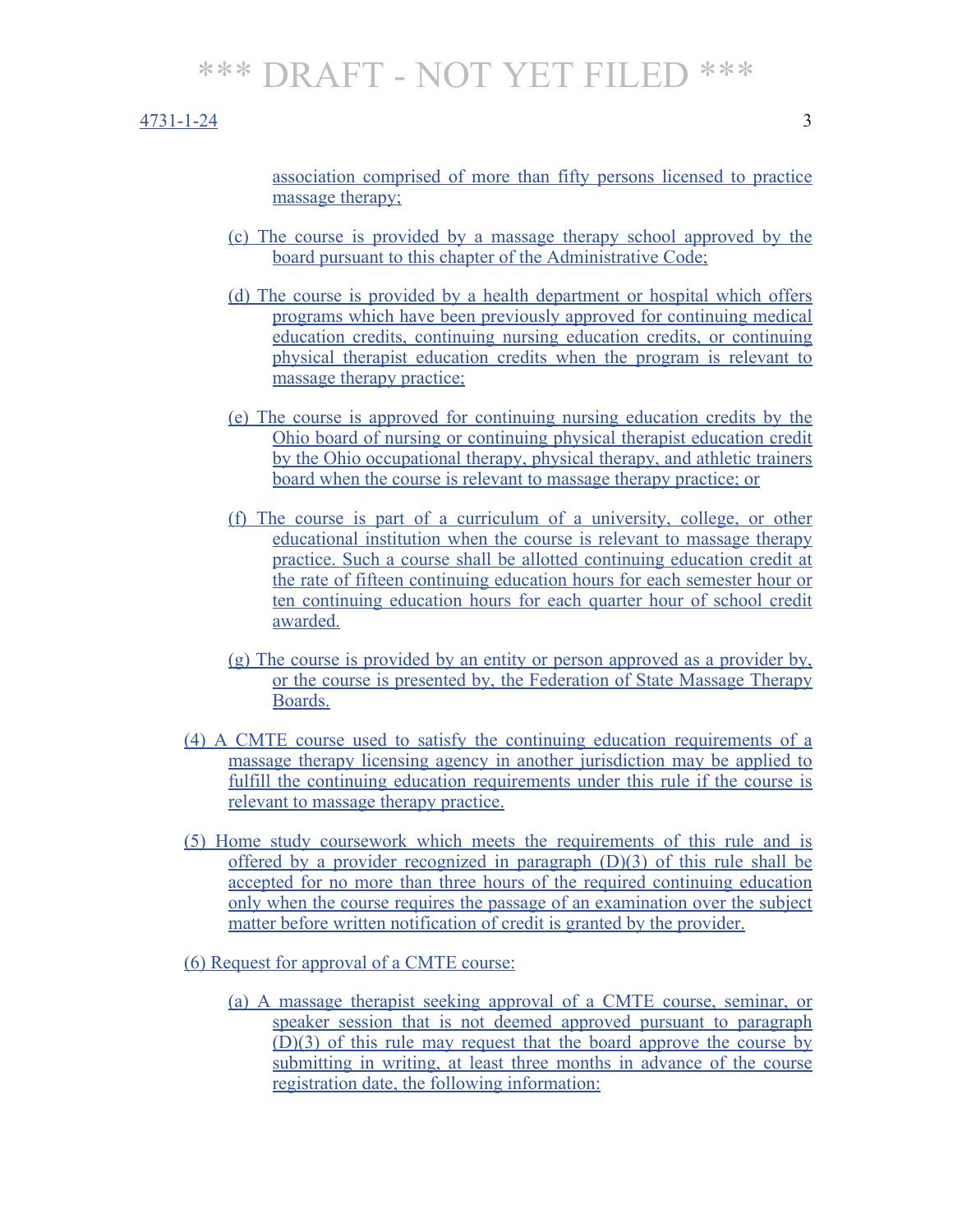#### 4731-1-24 4

(i) Title, location, and date of the course;

(ii) The name of the sponsor or provider of the course;

(iii) Course objectives and content;

(iv) Course hours;

(v) Name of each instructor; and

(vi) Educational background and experience of each instructor.

- (b) The board shall notify the massage therapist of the decision as to whether the board approved the course in sufficient time for the massage therapist to register prior to the deadline.
- (c) The massage therapist shall seek re-approval of the course from the board if there is a change in subject matter, length of the course, or instructor for the course.
- (d) The board reserves the right to deny recognition of the credits earned if the course has not received prior approval by the board.
- (e) The board shall not grant approval of a home study course under this paragraph.

(E) An expired license to practice as a massage therapist shall be renewed upon payment of the biennial renewal fee provided in section 4731.15 of the revised code and without a late fee or re-examination if the holder meets all of the following requirements:

- (1) The licensee is not otherwise disqualified from renewal because of mental or physical disability;
- (2) The licensee meets the requirements for renewal under section 4731.15 of the Revised Code;
- (3) Either of the following situations applies:
	- (a) The license was not renewed because of the licensee's service in the armed forces, or
	- (b) The license was not renewed because the licensee's spouse served in the armed forces, and the service resulted in the licensee's absence from this state.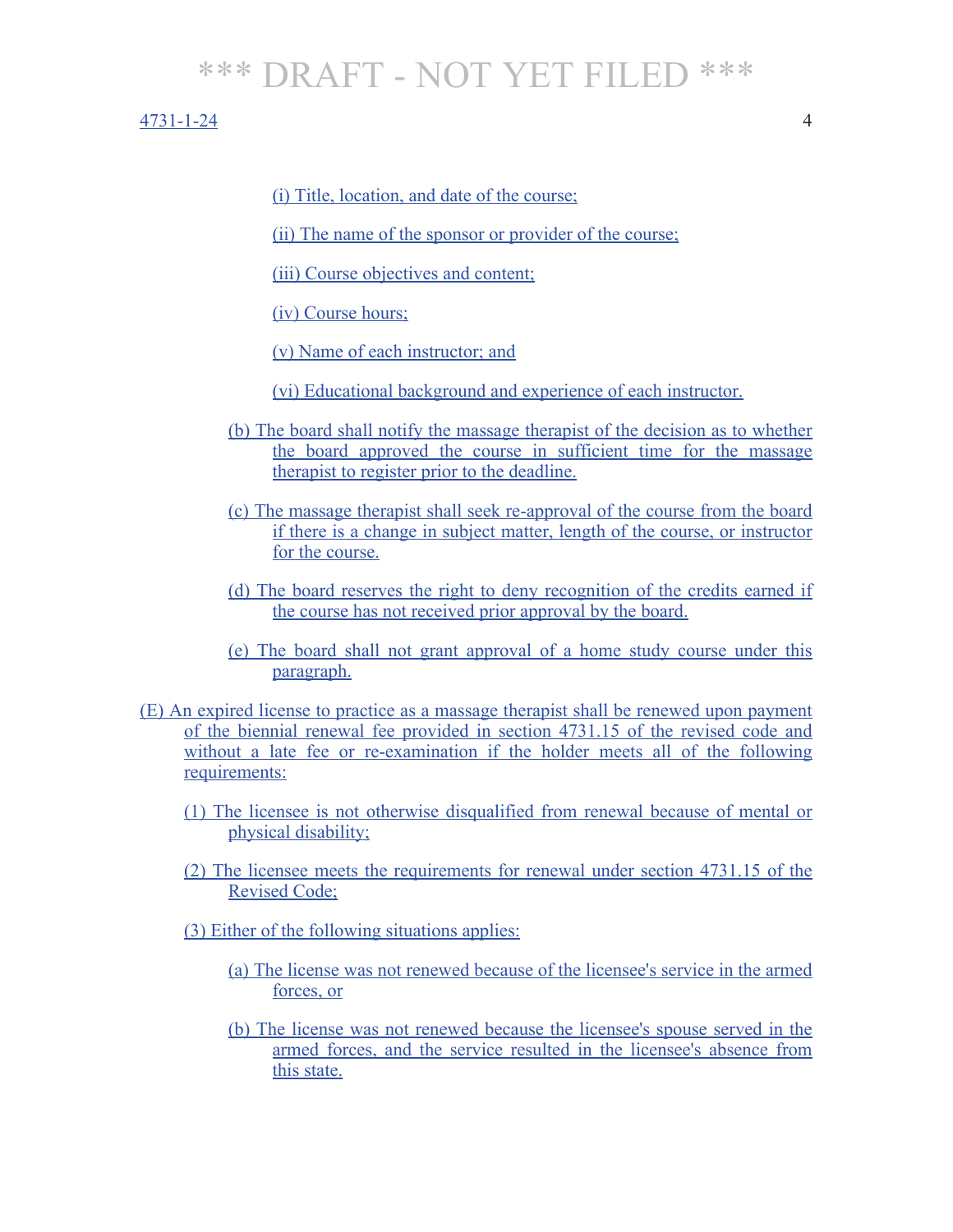#### 4731-1-24 5

(4) The licensee or the licensee's spouse, whichever is applicable, has presented satisfactory evidence of the service member's discharge under honorable conditions or release under honorable conditions from active duty or national guard duty within six months after the discharge or release.

(F) Extension of the continuing education period based on active duty service:

- (1) The holder of a massage therapy license may apply for an extension of the current continuing education reporting period in the manner provided in section 5903.12 of the Revised Code by submitting both of the following:
	- (a) A statement that the licensee has served on active duty, whether inside or outside of the United States, for a period in excess of thirty-one days during the current continuing education reporting period; and
	- (b) Proper documentation certifying the active duty service and the length of that active duty service.
- (2) Upon receiving the application and proper documentation, the board shall extend the current continuing education reporting period by an amount of time equal to the total number of months that the licensee spent on active duty during the current continuing education reporting period. Any portion of a month served shall be considered one full month.
- (3) The board shall consider relevant education, training, or service completed by a licensee as a member of the armed forces in determining whether a licensee has met the continuing education requirements needed to renew the license.

(G) For purposes of this rule "armed forces" means any of the following:

- (1) The armed forces of the United States, including the army, navy, air force, marine corps, and coast guard;
- (2) A reserve component of the armed forces listed in paragraph (G)(1) of this rule;
- (3) The national guard, including the Ohio national guard or the national guard of any other state;
- (4) The commissioned corps of the United States public health service;
- (5) The merchant marine service during wartime;
- (6) Such other service as may be designated by Congress; or
- (7) The Ohio organized militia when engaged in full-time national guard duty for a period of more than thirty days.